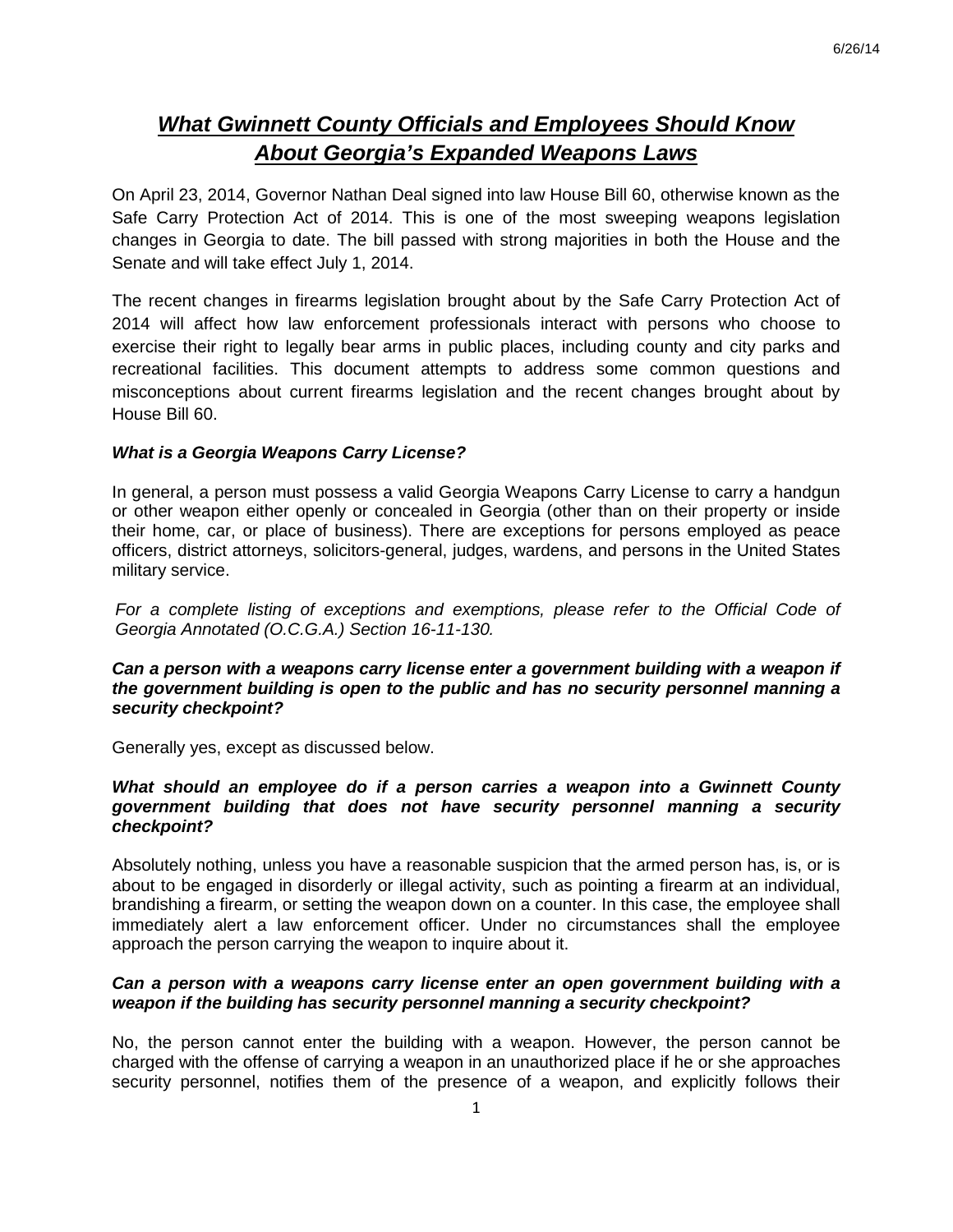directions for removing, securing, storing, or temporarily surrendering the weapon. The person also cannot be charged with carrying a weapon into an unauthorized place if he or she leaves the restricted area after being notified that he or she cannot enter with it.

## *Must the County have a POST-certified person manning a security checkpoint at a government building to prohibit the carrying of weapons into the building?*

Yes, in order to charge a person with the offense of entering an unauthorized place with a weapon. Otherwise, such charges cannot be sustained against a weapons carry license holder. Under House Bill 60, at least one member of such security personnel must be a POST-certified officer.

## *Can the County prohibit weapons carry license holders from entering an open government building with a weapon by posting signs prohibiting weapons?*

No. Weapons carry license holders may enter an open government building with a weapon if the entrance is not restricted or screened by security personnel.

# *What is the definition of a government building?*

House Bill 60 defines a "government building" as (1) a building in which a government entity is housed; (2) a building where a government entity meets in its official capacity; or (3) the portion of any building that is not a publicly owned building that is occupied by a government entity.

# *Can a person with a weapons carry license enter, with a weapon, a courthouse, jail or prison, mental health facility, nuclear power facility, place of worship?*

No. However, a place of worship, by action of its governing body or authority, may allow weapons. Also, a person with a weapons carry license cannot be charged with the offense of carrying a weapon in an unauthorized place if the person approaches security personnel, notifies them of the presence of a weapon, and explicitly follows their directions for removing, securing, storing, or temporarily surrendering such weapon.

### *Can a person with a weapons carry license travel with a weapon within 150 feet of a polling place?*

No.

### *Can the County have a policy that county employees are prohibited from bringing weapons into the workplace?*

Yes. However, the county may not maintain a policy that restricts employees from possessing weapons locked in their personal vehicles parked in parking lots accessible to the public.

# *Can a weapons carry license holder openly carry a firearm while walking around Gwinnett County parks or recreational areas?*

Yes. Georgia law does not prohibit weapons license holders from possessing firearms or other weapons in city or county parks. Provided that they are not engaged in some other illegal activity within the park, a person with a weapons carry license can visit a Gwinnett County park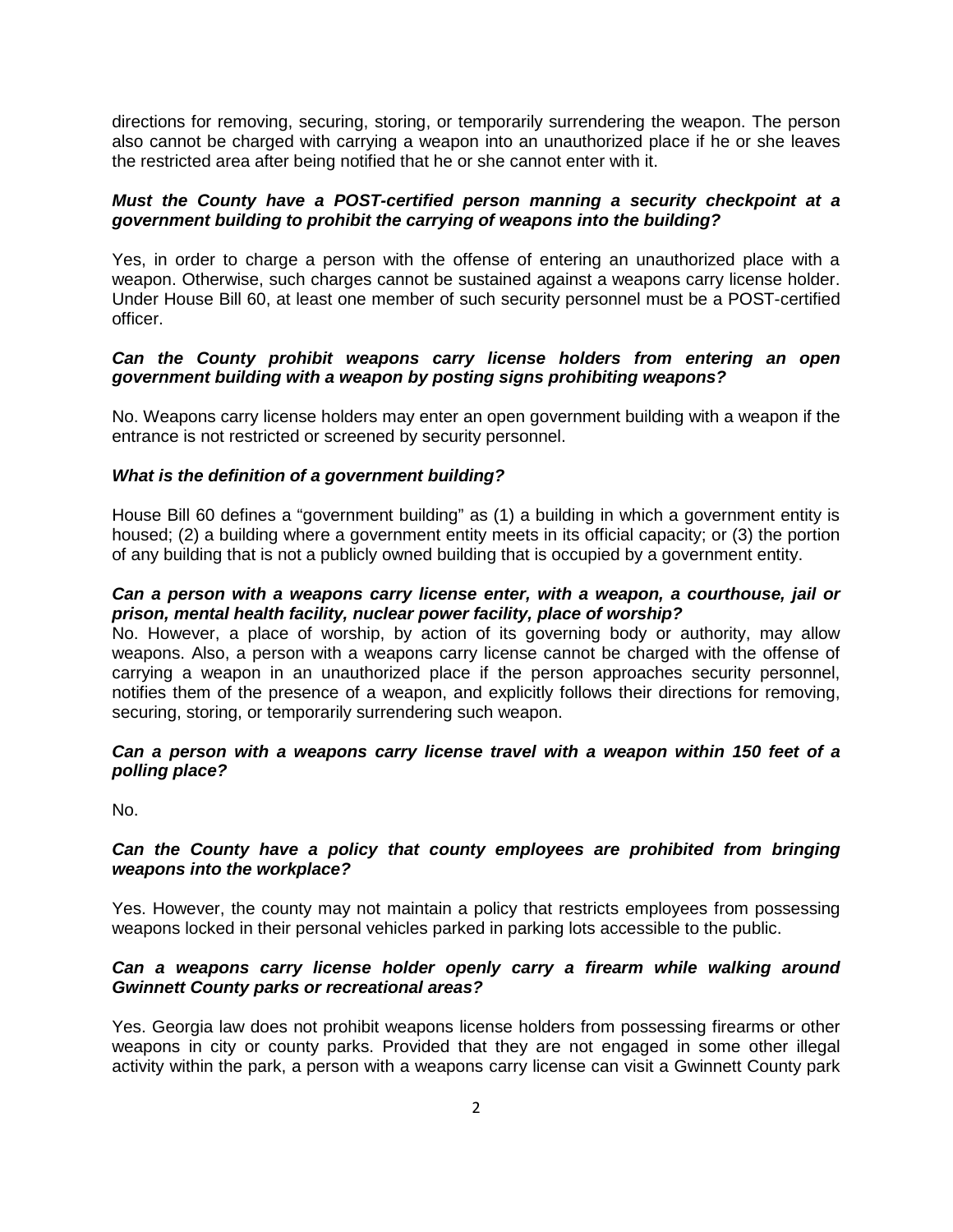while exercising their right to bear arms in either an open or concealed fashion. In Georgia, the legislative regulation of weapons and firearms is reserved for the Georgia General Assembly.

#### *Isn't a person with a weapons carry license supposed to carry their weapon in a holster, concealed from view? Especially in a public park where there may be children present?*

No. In Georgia, weapons license holders may carry a weapon (i.e., pistol, revolver, knife, etc.) openly or concealed in any non-prohibited location in accordance with Georgia law. There is no legal requirement for weapons to be carried in any type of holster. However, the weapon must be carried on the person (and not set on a table, bench, chair, etc.).

### *If I see an armed person walking along a trail at a county park, can I request the police to respond and check this person out?*

It goes without saying that the safety and security of Gwinnett County residents and visitors is of paramount concern. That being understood, Georgia law maintains that law abiding Georgia residents and non-residents who possess weapons carry licenses have the right to freely visit locations in our state, while armed, that are not deemed off-limits by state or federal law. Although code section 16-11-137 (newly established in House Bill 60) clearly states that weapons license holders shall have their valid weapons carry license in their immediate possession at all times when carrying a weapon, this does not mean that law enforcement or any other person can detain an armed person (such that they are not free to leave) simply to check whether they are in compliance with this requirement. Outside of a voluntary casual conversation with the armed person, the law enforcement officer or other person must have reasonable, articulable suspicion (which must be based on more than just the simple possession of the firearm) to believe that the armed person has been, is now, or is about to be involved in criminal activity in order to detain the person and investigate further.

#### *What can law enforcement do about an individual in a county park who is yelling at passersby and who also happens to possess a firearm?*

In this particular example, if law enforcement officers find reasonable, articulable suspicion that the armed person has been acting in a reckless or disorderly fashion or they witness the disorderly behavior firsthand (addressed by both local ordinances and state law), Georgia law permits law enforcement to detain the person and investigate him or her further. This investigation would include, among other things, a check of the person's identity, warrant status, and eligibility to possess a firearm and whether the person has a weapons carry license in his or her immediate possession. Officers will also determine whether probable cause exists indicating that the armed person has violated one or more criminal laws, and if so, determine whether an arrest should occur.

### *I see someone walking inside the aquatics center at a county park with a military-style rifle slung across his shoulder. Is this legal? Can people walk around with loaded rifles and shotguns in county parks when there are lots of people around?*

Yes. In Georgia, if a person is not prohibited by law from possessing a firearm,, he or she may carry a long gun such as a rifle or shotgun in locations that are not off-limits. Public parks generally are not off-limits. A weapons carry license is not required to openly carry a long gun. However, if the long gun is loaded, it must be carried in an open and fully exposed manner.